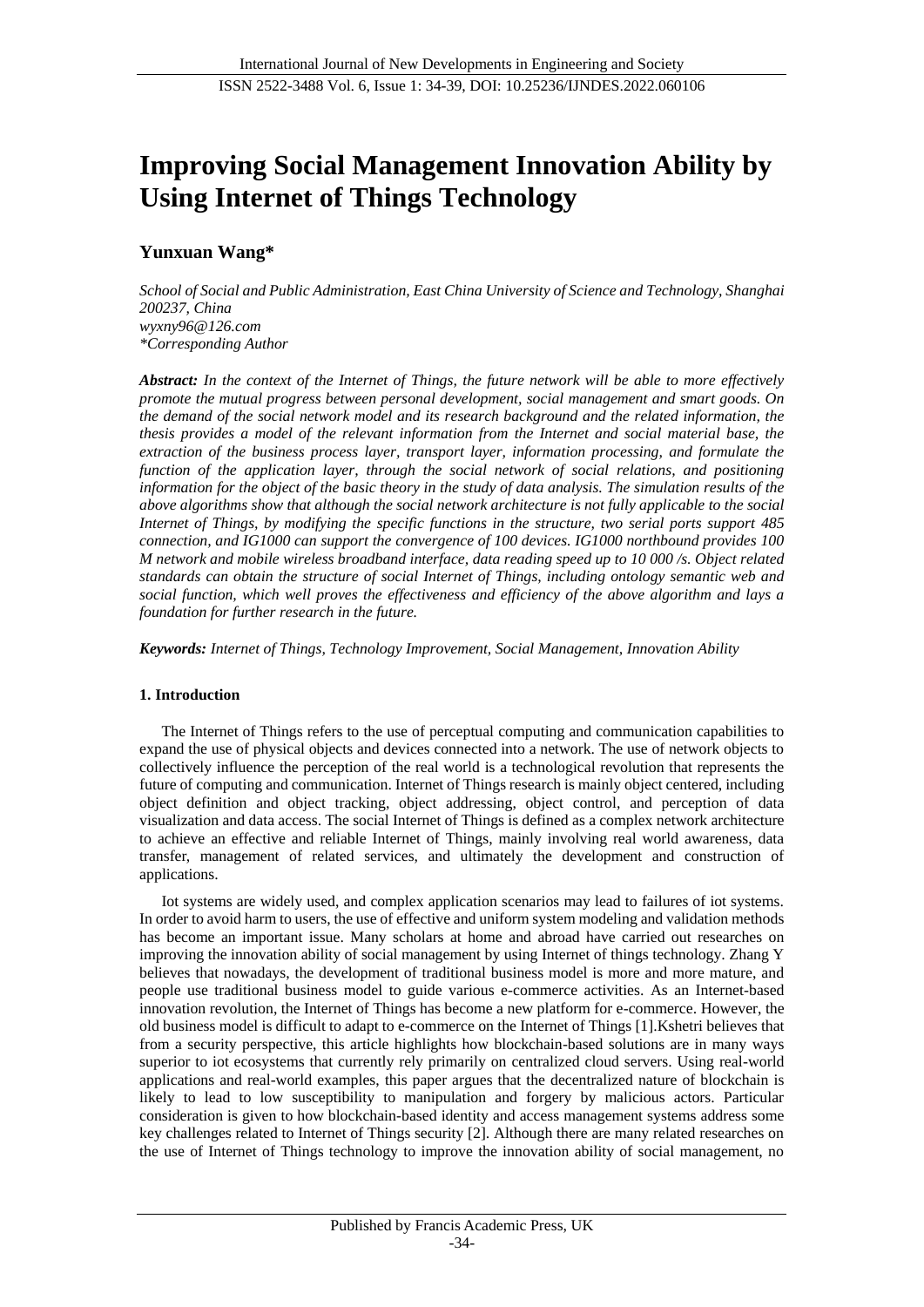solutions have been provided so far to solve some other problems. Therefore, it is necessary to strengthen the research on it.

The Social Internet of Things is a complex network architecture built for the realization of an effective and reliable Internet of Things, mainly involving realWorld awareness, data transmission, management related services and other issues, ultimately realizing the development and construction of applications. In recent years, the baoResearch Group, which includes the International Telecommunication Union (ITU), EPCGlobal, CASAGRAS and uID, has come up with some major architectural solutions, and even EU-funded project proposals, including many coordinated by IERC, are also keen to study iot architectures.

#### **2. Research on Improving the Innovation Ability of Social Management by Using Internet of Things Technology**

# *2.1 Deficiencies of the Internet of Things management system*

(1) The sensor network is difficult to form the node center of the network

Sensor networks are designed and operated differently from other forms of wireless networks because they lack a fixed central entity. In normal cellular wireless networks, positive coordination functions are performed by these central entities, whereas sensor networks must be performed by allocation algorithms[3].

(2) The processing capacity of Internet of Things nodes is limited

In general, sensor with an embedded processor or memory, these sensors have the ability to calculate and some data processing tasks can be performed, but the disadvantage is that the Internet of things node structure is relatively complex, large volume, high power consumption, high cost, limited storage capacity and memory, sensor computing power is very limited.

(3) The correlation between network terminals is low

There is less information transfer between nodes and more independence between terminals. In general, the detection and control terminals in the Internet of Things transmit information through network devices or local points on the upper layer when they are working, so the information correlation between sensors is very small and the independence is stronger.

#### *2.2 Necessity analysis of Internet of Things management system*

(1) The Internet of Things network has certain requirements on data security

That's because the Internet of Things usually requires no human intervention and relies entirely on networks that automatically collect, transmit, store, analyze and report on the results of connections and take the necessary steps. If the iot data goes wrong, it will inevitably lead to wrong decisions and systems, unlike the Internet. Because Internet users are smart enough to make judgments, they can usually take aggressive measures to protect and restore their networks and information security when they are attacked.

(2) The shortage of network address leads to the complexity of networkmanagement

We all know that sensors and devices in the Internet of Things need a unique location to work. Rather, though, because of the huge number of IPv4 locations that are coming, even places on the network are already tight, causing resources to be reallocated. Compared with the Internet of Things, location search is a more pressing issue for the Internet, which uses a lot of sensor nodes. Although lPv6 has taken this into account, the compatibility between ipv6 and ipv4 needs to be considered in the deployment of ipv6 [4], resulting in a large number of ipv6 investment resources can not immediately bring huge returns to the market, address search is more urgent. That's why carriers have been cautious about deploying ipv6 so far, and for now, it's best to use internal floating-point addresses for resolution.

(3) The service functions of the Internet of Things

In a service-based iot system, the functions provided by each entity can be treated as services. Based on the same classification standard and scope discussed in this topic, Internet of Things services can be divided into three types according to their functions: information service, operational service and logical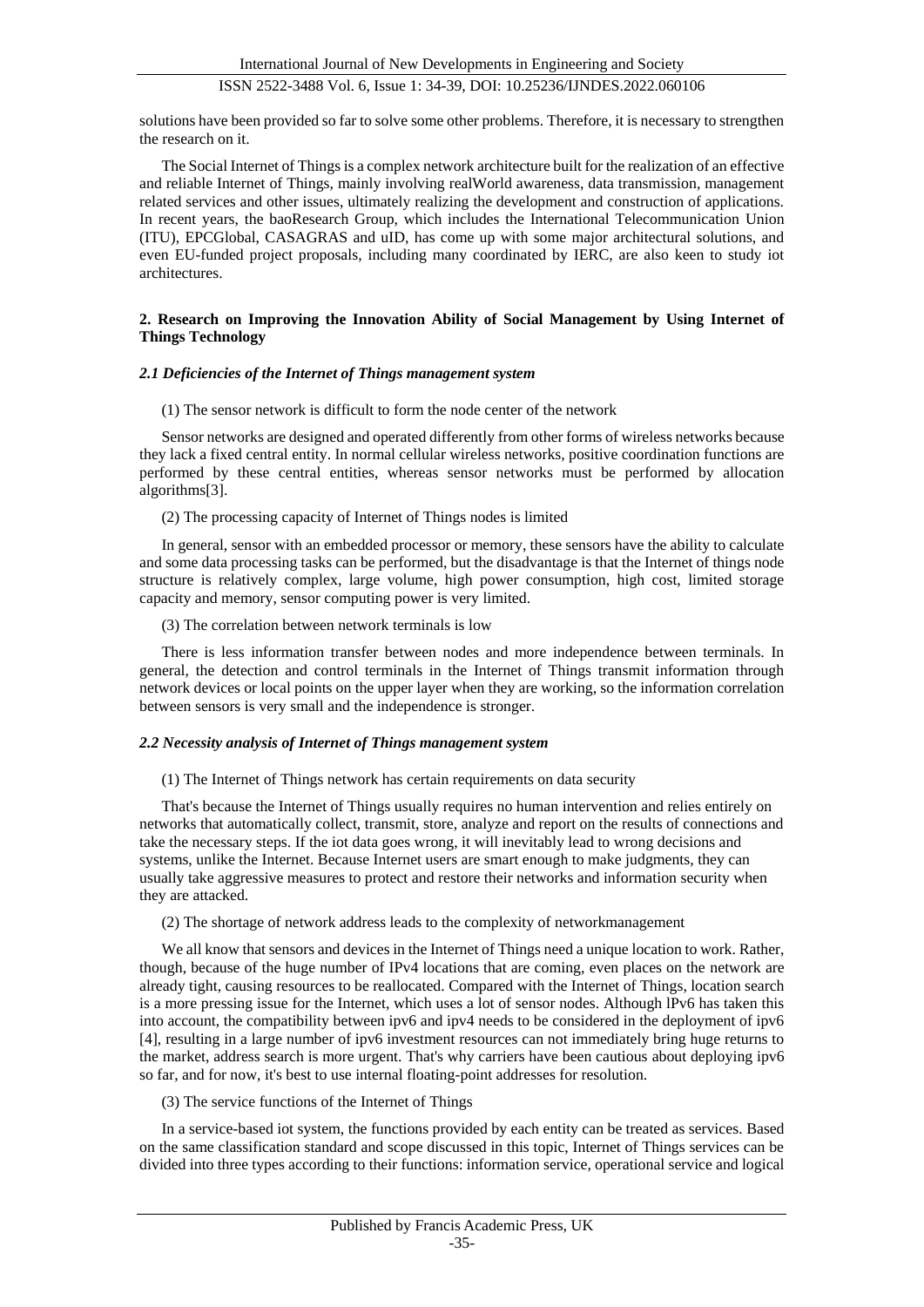service [5-6]. They all have atomic services, and composite services are composed of integrated services provided by iot systems.

#### *2.3 Feasibility of Internet of Things management*

#### (1) The network topology changes rapidly

This is because sensor networks work in a very dense and independent environment and need to collect information. Multi-sensor deployment, average life, single construction. But in fact, the life of the top sensor is limited by many factors, and errors are common, and sensor errors generally lead to changes in the sensor network. This is especially evident in the complex and multi-level industrial Internet system [7-8].

#### (2) Benefits of the Internet of Things

The benefits of the Internet of Things come from two factors: information and networking. Personal interests and public interests are integrated in an organic way. These silos and barriers arise because people tend to set their personal and partial interests against those of the whole. For example[9], the application of new technologies and changes in traditional management systems are often met with departmental or partial resistance. Under the guidance of the mentality of the individual and the whole and putting personal interests first formed in the industrial age [10], the development of the Internet of Things will obviously be hindered.

#### (3) Promoting the development of the Internet of Things

If we want to effectively promote the development of the Internet of Things, we should vigorously advocate and promote the new concept of scientific, dialectical and reconciliatory interests of individuals and the overall interests of the whole society, including executives, entrepreneurs and all citizens, instead of focusing only on local interests and immediate interests. In short, for the healthy development of this new thing, the Internet of Things, we must advance together in three areas: comprehensive development of technology, system and ideology [11-12].

#### **3. Research and Investigation on Improving the Innovation Ability of Social Management by Using Internet of Things Technology**

When the number of users in the system is large and increasing rapidly, there is a certain user-based collaborative filtering modelAt this time, collaborative filtering method based on items is needed. Slope One algorithm mentioned in the Internet of Things is a common collaborative filtering algorithm based on projects, which is easy to implement, with high query efficiency and accurate results. Given any two items I and J, the item evaluation in the user evaluation vector is respectively expressed as, and the calculation formula of the average deviation between item I and item J is shown in Figure (1).

$$
\mathbf{dev}_{j, j} = \sum_{Rp \in S, j(x)} \frac{\boldsymbol{r}_{pj} - \boldsymbol{r}_{pi}}{\left| \sum_{i,j} (x) \right|} \tag{1}
$$

On the basis of what is known, it can be predicted by calculation. A reasonable prediction is generally the average of all predictions, so the evaluation of predicted users on project J can be obtained by formula (2).

$$
P(\mathbf{r}_{\mathrm{pj}}) = \frac{1}{\mathbf{W}_{\mathrm{j}}} \sum_{i \in \mathrm{wj}} (\mathbf{dev}_{\mathrm{j}, i} + \mathbf{r}_{\mathrm{pj}}) \tag{2}
$$

So far, the larger the value is, the more similar the two partition schemes are, that is, the closer the partition scheme obtained by the algorithm in this paper is to the known partition scheme, thus confirming the effectiveness of the algorithm in this paper.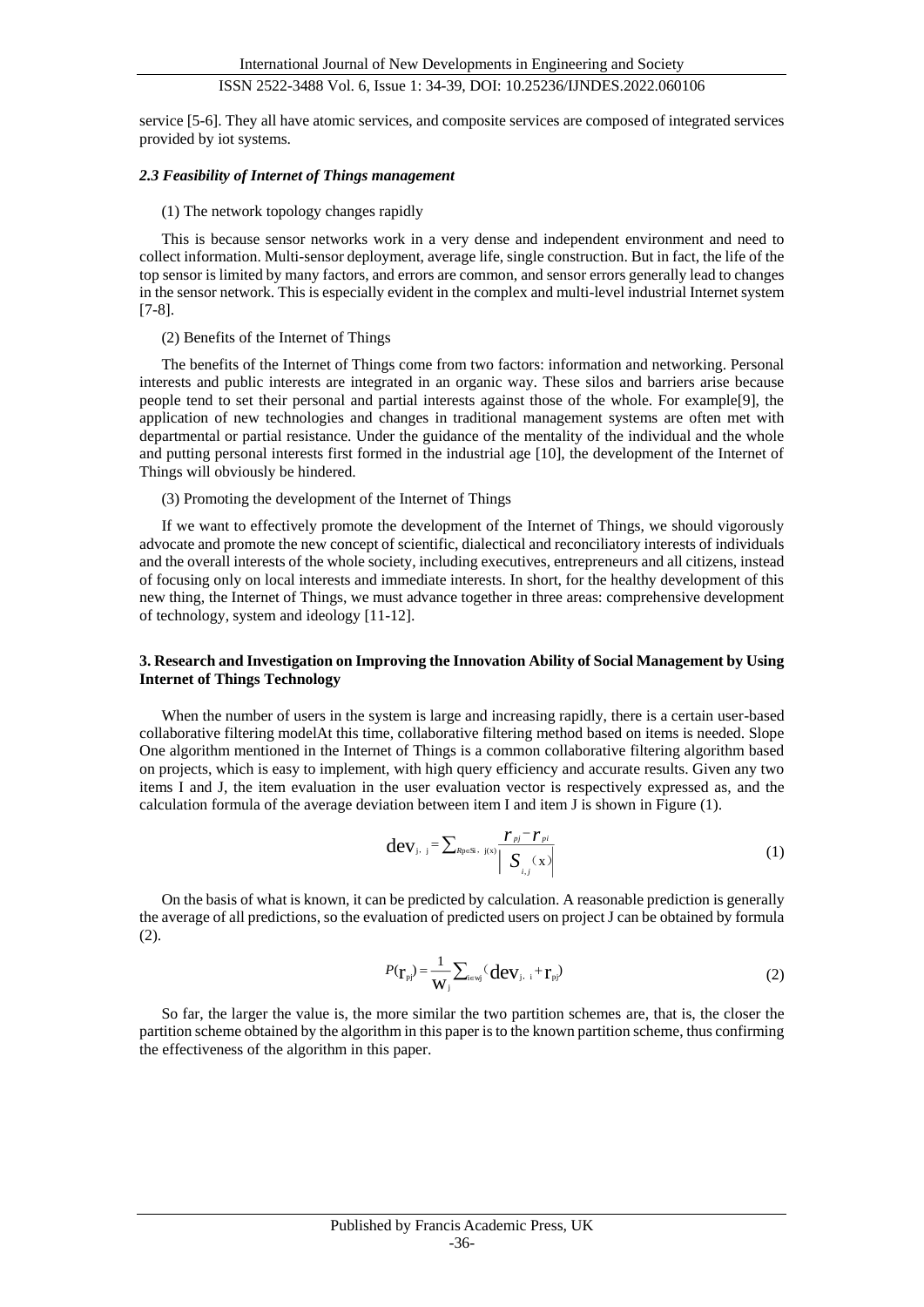# **4. Research and Investigation on the Improvement of social Managemen Innovation Ability by Internet of Things Technology**

# *4.1 Social Iot architecture*

The server is composed of three main layers. The basic layer includes storage database, data management, semantic engine, ontology database and communication, which can realize the location of physical objects and objects can communicate with each other through specific communication interfaces. Component layer includes basic component implementation tools and important components to implement various functional components. The application layer mainly consists of object interfaces, user interfaces and third-party service apis (Application programming interfaces), which are used to implement various social iot applications. The architecture of the social system of the Internet of Things, as shown in Table 1, includes two parts: client and server.

| Message<br>type | The name of the | The initiator    | meaning                                                                                     | ratio |
|-----------------|-----------------|------------------|---------------------------------------------------------------------------------------------|-------|
|                 | Response        | The pipe<br>node | Response message to query or set the<br>result of an operation                              | 13%   |
|                 | Inform          | The pipe<br>node | Send notifications or alarms to DMA<br>nodes                                                | 17%   |
|                 | Confirm         | The DMA<br>node  | Acknowledgement message sent by a<br>DMA node to a managed node after<br>receiving a packet | 10%   |

| Table 1: Usage habits of new media tools |  |  |  |
|------------------------------------------|--|--|--|
|                                          |  |  |  |



*Figure 1: Usage habits of new media tools*

As shown in Figure 1, object end consists of object layer, object abstraction layer and service agent layer. The object layer contains various basic objects, such as RFID tags and sensors; Object abstraction layer is mainly used to coordinate the communication behavior of different devices using common language and program. For basic objects, the function of object abstraction layer needs a specific gateway, while complex objects themselves can realize the function of object abstraction layer. Service broker layer is divided into service management and social agency two parts, service management is the human control behavior of the interface objects in social iot, social agents are used to implement the communication between the object, and the object and social networking communication between the server and update the configuration files and social relations, can also be found in the social network services, and complete the service request.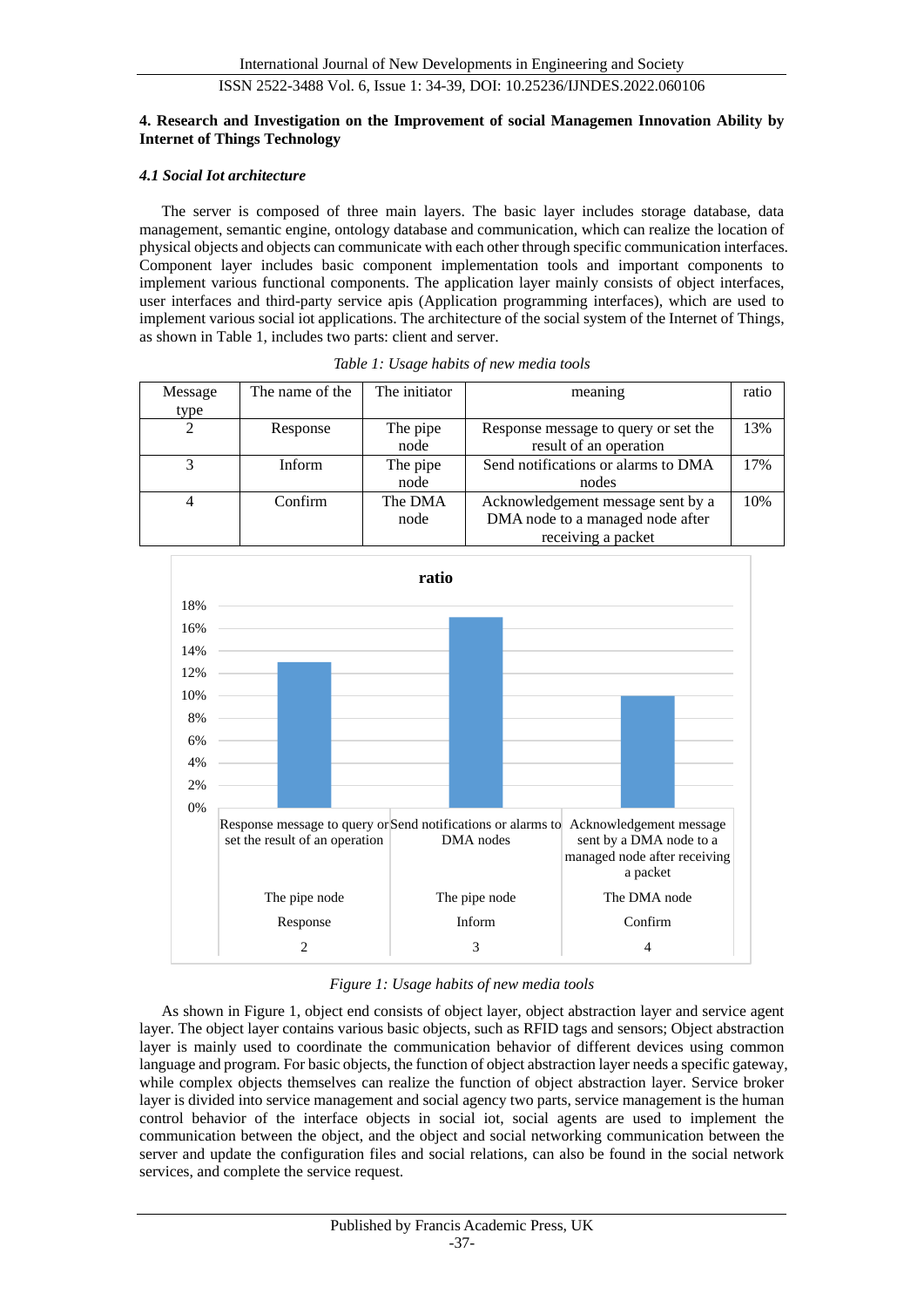#### *4.2 Social Iot Composition*

By comparing the basic structural differences between social network and social Internet of Things, the system composition and main features of social Internet of things are analyzedSocial functions, as shown in Figure 2, are the common SNS architecture model on the left and the social Internet of Things system composition on the right, where the dashed boxes and bold text show the main differences between the two network structures.



*Figure 2: Degree of understanding of traditional sports of the ethnic group*

Although the social network architecture is not fully applicable to the social Internet of Things, specific functions in the structure can be modified and combinedObject related criteria can be used to derive the social Iot component structure, including ontology semantic web and social function. Trust management is used to understand the information provided by other objects. Trust can be estimated by relevant indicators in social networks, such as centrality. Reliability is strictly related to relationship management. Service APIs are similar to application programming interfaces (APIs) needed in social networks. The social features of the Internet of Things help to better visualize relationships between objects.

#### **5. Conclusions**

With the development of social networking, object relationship gradually evolved into social structure. Published services are usually associated with the highest overall or authoritative level of an object, rather than being called structural characteristics; The structure of market price relationship is established between mutually beneficial and win-win cooperation objects. Only when objects think they can get the benefits they need by participating in the relationship, they will participate in the relationship in proportion. The combination of object social relationship structure with sociology, anthropology, cognitive science and other aspects of research will help maximize the advantages of social Internet of things in serving social discovery and development.

#### **References**

*[1] Zhang Y, Wen J. The IoT electric business model: Using blockchain technology for the internet of things[J]. Peer-to-Peer Networking and Applications, 2017, 10(4):983-994.* 

*[2] Kshetri, Nir. Can Blockchain Strengthen the Internet of Things?[J]. It Professional, 2017, 19(4):68- 72.* 

*[3] Collier, Steven E. The Emerging Enernet: Convergence of the Smart Grid with the Internet of Things[J]. IEEE Industry Applications Magazine, 2017, 23(2):12-16.* 

*[4] Atzori L, Iera A, Morabito G. Understanding the Internet of Things: definition, potentials, and societal role of a fast evolving paradigm[J]. Ad Hoc Networks, 2017, 56(mar.):122-140.*

*[5] Pikul J H, Ning H. Powering the Internet of Things[J]. Joule, 2018, 2(6):1036-1038.*

*[6] Naito, Katsuhiro. A Survey on the Internet-of-Things: Standards, Challenges and Future Prospects[J]. Journal of Information Processing, 2017, 25:23-31.*